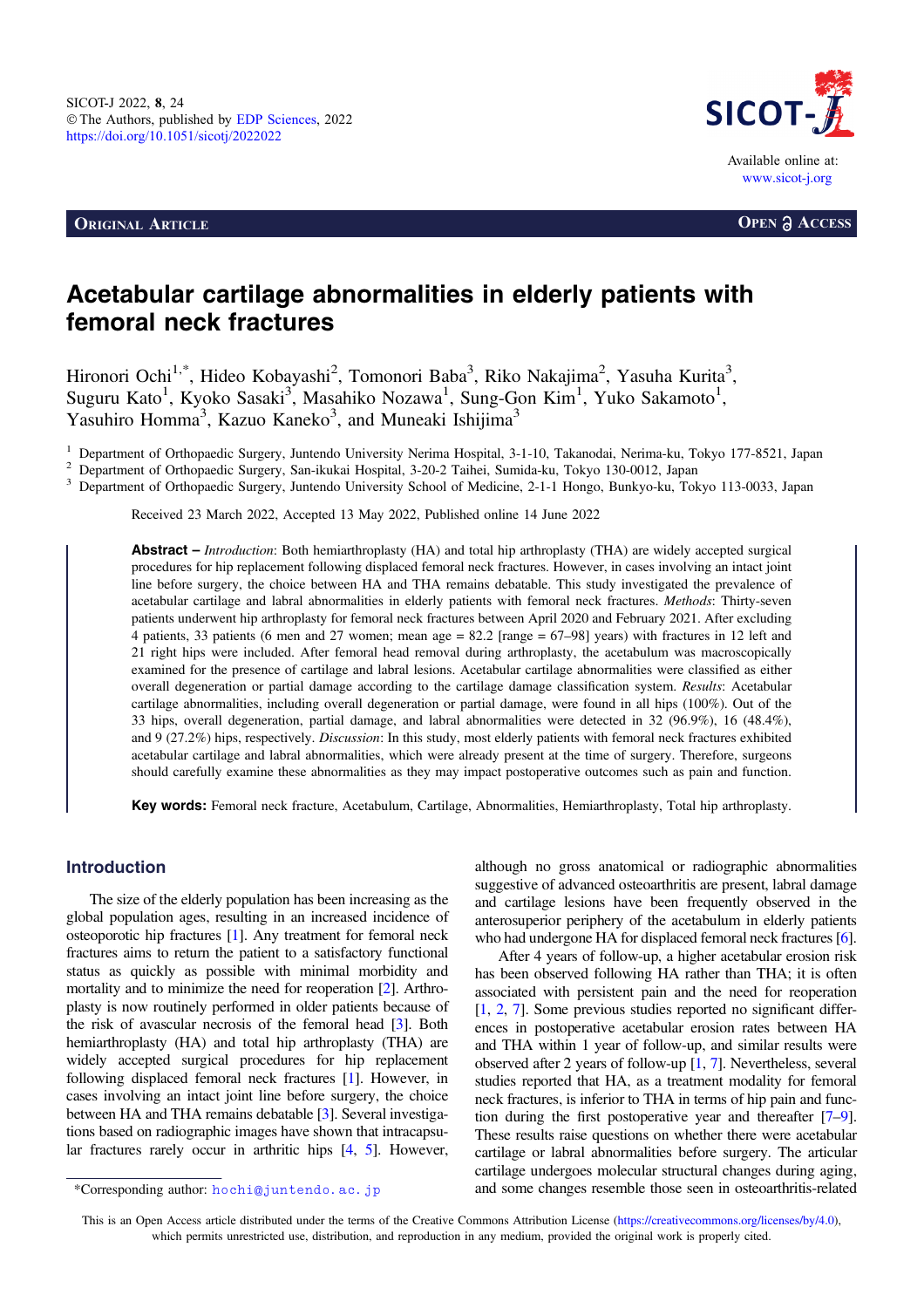degeneration [\[10\]](#page-6-0). Thus, we hypothesized that cartilage abnormalities exist in the periphery of the acetabulum and the overall acetabulum of elderly patients with femoral neck fractures. In this study, we aimed to investigate the prevalence of such abnormalities in the acetabular cartilage and labrum of elderly patients with femoral neck fractures.

#### Patients and methods

#### **Patients**

Thirty-seven patients underwent hip arthroplasty for femoral neck fractures at two orthopedic institutions between April 2020 and February 2021. The inclusion criteria were age  $>60$  years and osteoporotic femoral neck fractures resulting from lowenergy trauma. The exclusion criteria were as follows: (1) age  $\leq 60$  years; (2) history of hip surgery; (3) advanced hip osteoarthritis (grade  $\geq 2$  according to the Kellgren–Lawrence classification system [[11](#page-6-0)]); (4) acetabular dysplasia (lateral center-edge angle [LCE angle] of  $\leq$ 25°); (5) inflammatory diseases, such as rheumatoid arthritis; (6) history of femoral neck fractures for >4 weeks; and (7) pathological fractures. Four patients were excluded for the following reasons: age <60 years at the time of surgery, presence of rheumatoid arthritis, having a >4-week history of femoral neck fractures and having a pathological fracture. Finally, as shown in Table 1, 33 patients (6 men and 27 women; mean age =  $82.2$  [range =  $67-98$ ] years) with fractures in 12 left and 21 right hips were included. All patients underwent HA or THA according to the surgeon's preoperative decision based on patient age, pre-injury walking ability, and general condition. Patient's age, body mass index (BMI), sex, fracture side, and Garden classification based on the radiographic assessment of the degree of displacement of femoral neck fractures [\[12](#page-6-0)], LCE, and Sharp angles as radiographic acetabular coverage measurements [\[13](#page-6-0), [14](#page-6-0)], surgical approach, and arthroplasty type are presented in Table 1.

#### Evaluation

After femoral head removal during arthroplasty, the acetabulum was macroscopically examined for cartilage and labral lesions. Two senior orthopedic surgeons (HO or HK), who were experienced in hip joint replacement, performed the evaluations. All acetabula were documented photographically. Acetabular cartilage abnormalities were classified as either overall degeneration or partial damage based on the cartilage damage classification developed by Beck et al. [[15](#page-6-0)]. Overall degeneration was defined as the presence of surface roughening, fibrillation, or thinning in the overall acetabular cartilage ([Figure 1A](#page-2-0)), whereas partial damage was defined as the presence of partial thinning, full-thickness defects, or deep fissuring in the bone in an area of the acetabular cartilage [\(Figure 1B](#page-2-0)). Labral abnormalities included separation from the bony acetabular rim, tears, hypertrophy, and scarring [\[6](#page-5-0)]. If the labrum could not be evaluated because it could not be observed clearly, the status was defined as unknown. The presence and location of partial acetabular cartilage damage and labral lesions were

Table 1. Patient characteristics.

|                                               | $n = 33$     |
|-----------------------------------------------|--------------|
| Mean age, years $(SD)$                        | 82.2 (8.0)   |
| Mean body mass index, $\text{kg/m}^2$ (SD)    | 20.1(3.3)    |
| Sex, $n(\%)$                                  |              |
| Male                                          | $6(18.1\%)$  |
| Female                                        | 27 (81.8%)   |
| Fracture side, $n$ (%)                        |              |
| Left                                          | 12(36.3%)    |
| Right                                         | 21 (63.6%)   |
| Garden classification, $n(\%)$                |              |
| Type I                                        | $0(0\%)$     |
| Type II                                       | 3 $(9.0\%)$  |
| Type III                                      | $10(30.3\%)$ |
| Type IV                                       | $20(60.6\%)$ |
| Mean LCE angle, degrees $(SD)$                | 31.3(4.7)    |
| Mean Sharp angle, degrees (SD)                | 38.8 (3.2)   |
| Surgical approach, $n(\%)$                    |              |
| Posterior approach                            | 2 $(6.0\%)$  |
| Direct lateral approach                       | 2 $(6.0\%)$  |
| Anterolateral approach in the supine position | 4 $(12.1\%)$ |
| Direct anterior approach                      | 25 (75.7%)   |
| Type of arthroplasty, $n$ (%)                 |              |
| Hemiarthroplasty                              | $8(24.2\%)$  |
| Total hip arthroplasty                        | 25 (75.7%)   |

SD: standard deviation; LCE angle: lateral center-edge angle.

documented using the geographic zone method [\[16](#page-6-0)]. All findings were converted to correspond to the right side.

#### Intra- and inter-observer reliability

The intra- and inter-observer reliability in evaluating acetabular cartilage abnormalities was assessed using intraoperative photography. Twenty-four cases with clear photographic images were randomly selected for the intra- and inter-observer reliability assessment. Two orthopedic surgeons (HO, involved in treatment and intraoperative evaluation, and YK, not involved in these steps) conducted the intra- and inter-observer reliability tests. They evaluated the acetabular cartilage photographs, and the accuracy rates between the intraoperative and photographic findings were calculated as the intra- and inter-observer reliability, respectively. The calculations were performed using the kappa coefficient as follows: no agreement  $\leq 0$ ; poor agreement  $= 0.01 - 0.20$ ; fair agreement  $= 0.21 - 0.40$ ; moderate agreement  $=$ 0.41–0.60; substantial agreement =  $0.61-0.80$ ; and almost perfect agreement =  $0.81-1.00$  [[17\]](#page-6-0). The kappa values corresponding to the intra- and inter-observer reliability in evaluating acetabular cartilage abnormalities were 0.91 and 0.83, respectively.

To evaluate the labral abnormalities, it was necessary to touch and assess the labrum via intraoperative probing; therefore, intra- and inter-observer reliability tests could not be performed.

#### Statistical analyses

Statistical analyses were performed using STATA statistical software (version 14.2; Stata Inc., College Station, TX, USA).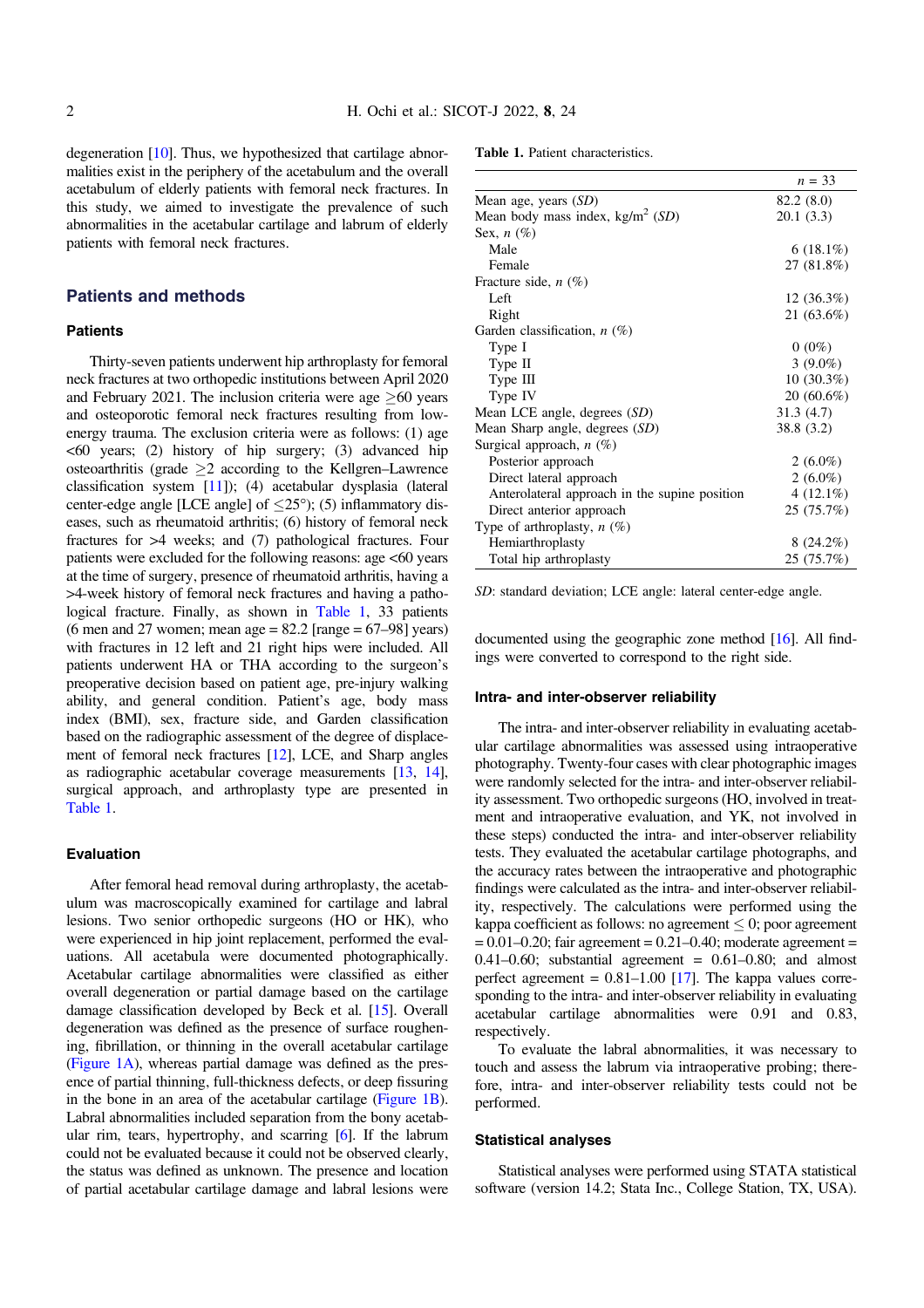<span id="page-2-0"></span>

Figure 1. (A) Overall degeneration in the acetabular cartilage (demarcated by the dotted line). (B) Partial damage in the acetabular cartilage (black arrow). Both macroscopic views of the acetabulum show the right hip via the direct anterior approach.

Continuous variables were expressed as mean ± standard deviation, whereas categorical variables were expressed as numbers and ratios. Partial acetabular cartilage damage and labral abnormalities were assigned numbers and ratios (the number of lesions divided by the total number of lesions) correlating with their zone. If multiple lesions were found within one zone in a patient, the number of lesions was defined as one lesion per zone. Independent-sample t-test and Fisher's exact test were used to compare the differences in clinical and radiographic features (age, BMI, sex, fracture side, Garden classification, LCE angle, and Sharp angle) between patients with posterior partial damage lesions located in zone 4 or 5 (posterior partial damage group) and those without these lesions (no posterior partial damage group). Results were considered statistically significant at  $p < 0.05$ .

# **Results**

The classification of acetabular cartilage abnormalities is presented in Table 2. Acetabular cartilage abnormalities, including overall degeneration or partial damage, were found in all hips (100%); overall degeneration was detected in 32 (96.9%) out of 33 hips, whereas partial damage was identified in 16 (48.4%) hips exhibiting 25 partial damage lesions. The locations of partial damage are presented in [Figure 2](#page-3-0). The majority of cases with partial damage had lesions in the posterior-inferior zone of the acetabulum. Furthermore, posterior partial damage lesions located in zone 4 or 5 were found in 15 (45.4%) out of the 33 hips examined (posterior partial damage group) [\(Table 3](#page-4-0)). The mean Sharp angle was significantly larger in the posterior partial damage group than in the no posterior partial damage group ( $p = 0.021$ ) ([Table 3\)](#page-4-0). Apart from the Sharp angle, no significant differences in clinical and radiographic features were observed between these groups [\(Table 3](#page-4-0)).

Labral abnormalities were found in 9 (27.2%) of the 33 hips, with a total of 16 labral abnormalities (Table 2). The locations

Table 2. Prevalence of abnormalities in the acetabular cartilage and labrum.

|                                                    | $n = 33$     |
|----------------------------------------------------|--------------|
| Abnormalities in the acetabular cartilage, $n$ (%) |              |
| Overall degeneration or partial damage             | 33 (100%)    |
| Overall degeneration                               | 32 (96.9%)   |
| Partial damage                                     | 16 (48.4%)   |
| Labral abnormalities, $n(\%)$                      |              |
| Abnormalities                                      | 9(27.2%)     |
| None                                               | $12(36.3\%)$ |
| Unknown                                            | $12(36.3\%)$ |
|                                                    |              |

of labral abnormalities are shown in [Figure 3](#page-4-0). Most were observed in the middle-superior and posterior-superior acetabular zones; however, the cases classified as unknown were excluded from the count.

#### **Discussion**

All elderly patients with femoral neck fractures included in this study exhibited acetabular cartilage abnormalities, and labral abnormalities were also confirmed in some cases. These factors may influence postoperative outcomes, such as pain and function after arthroplasty. Therefore, surgeons should consider these results before choosing between HA and THA to treat femoral neck fractures in elderly patients.

Overall acetabular cartilage degeneration was found in 96.9% of the patients included in this study, possibly indicating degeneration due to aging. Osteoarthritis, an age-related disease, is the most common joint disorder and the leading cause of chronic disability, highly prevalent in the elderly [\[18\]](#page-6-0). Wei et al. [\[19\]](#page-6-0) used high-field magnetic resonance imaging (MRI) T2 mapping to examine the femoral head cartilage changes in healthy young and elderly patients with femoral neck fractures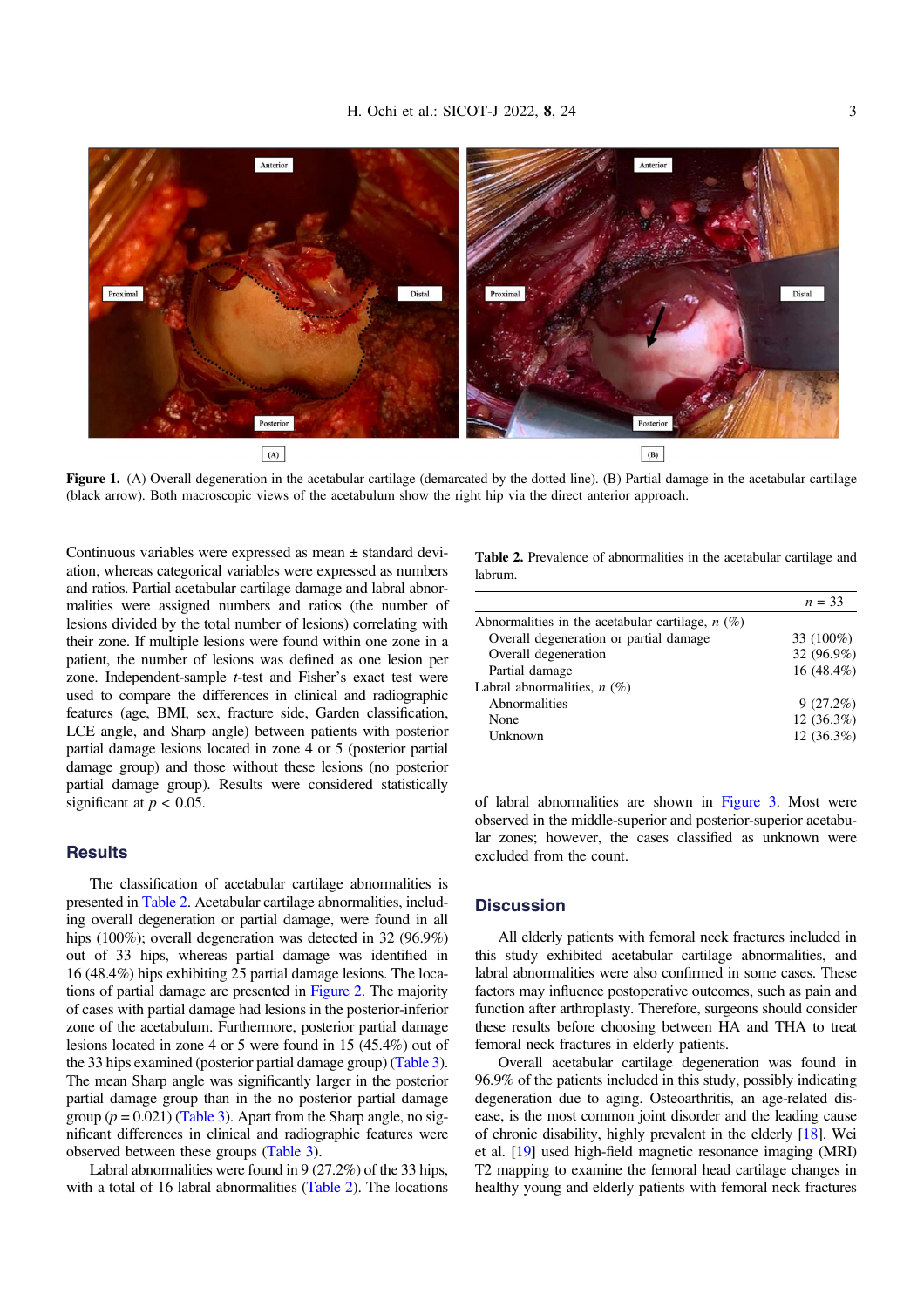<span id="page-3-0"></span>

Figure 2. The presence and location of partial damage in the acetabular cartilage documented using a geographic zone method. The partial damage lesions in the acetabular cartilage were assigned numbers and ratios (the number of lesions divided by the total number of lesions) correlating with their zone. Overall, 25 lesions of partial damage were found in 16 hips.

and elderly patients with osteoarthritis. This technique was selected owing to its potential for investigating early degenerative cartilage changes [\[19](#page-6-0), [20](#page-6-0)]. The researchers found higher signal intensities and T2 values in the cartilage of elderly patients with femoral neck fractures than those in the cartilage of healthy young patients; on the other hand, they observed lower signal intensities and T2 values in the cartilage of elderly patients with femoral neck fractures than those in the cartilage of elderly patients with osteoarthritis [\[19\]](#page-6-0). Furthermore, they demonstrated that the cellular and molecular hip cartilage changes observed in elderly patients with femoral neck fractures largely resembled those seen in early osteoarthritis [\[19](#page-6-0)]. Although high-field MRI T2 mapping and in vitro analyses of the acetabular cartilage were not performed in the current study, a macroscopic evaluation of acetabular cartilage degeneration could be performed intraoperatively by referring to Beck et al.'s cartilage damage classification [\[15\]](#page-6-0).

Partial acetabular cartilage damage was found in 48.4% of the patients in this study, with confirmed labral abnormalities in

some cases. Moreover, the mean Sharp angle was significantly larger in the posterior partial damage group than in the no posterior partial damage group. The potential injury mechanism causing partial acetabular cartilage damage and labral abnormalities are impingement between the femoral head and neck and acetabular rim. Leunig et al. [\[6](#page-5-0)] reported that acetabular rim degeneration is common in aged hips and appears to be triggered by femoroacetabular impingement. Yang et al. [\[21\]](#page-6-0) reported that anterior femoroacetabular impingement is associated with femoral neck fractures. Both reports noted that femoroacetabular impingement could result in acetabular rim damage localized in the anterosuperior quadrant of the acetabulum [[6,](#page-5-0) [21\]](#page-6-0). However, compared with the findings of other reports [[6,](#page-5-0) [21](#page-6-0)], in this study, partial acetabular cartilage damage and labral abnormalities were more frequently observed in the posterior region of the acetabulum. Rivière et al. [\[22\]](#page-6-0) reported that the loss of lumbar lordosis and pelvic retroversion resulting from spine aging caused increased functional acetabular anteversion. While this prevents the risk of anterior impingement,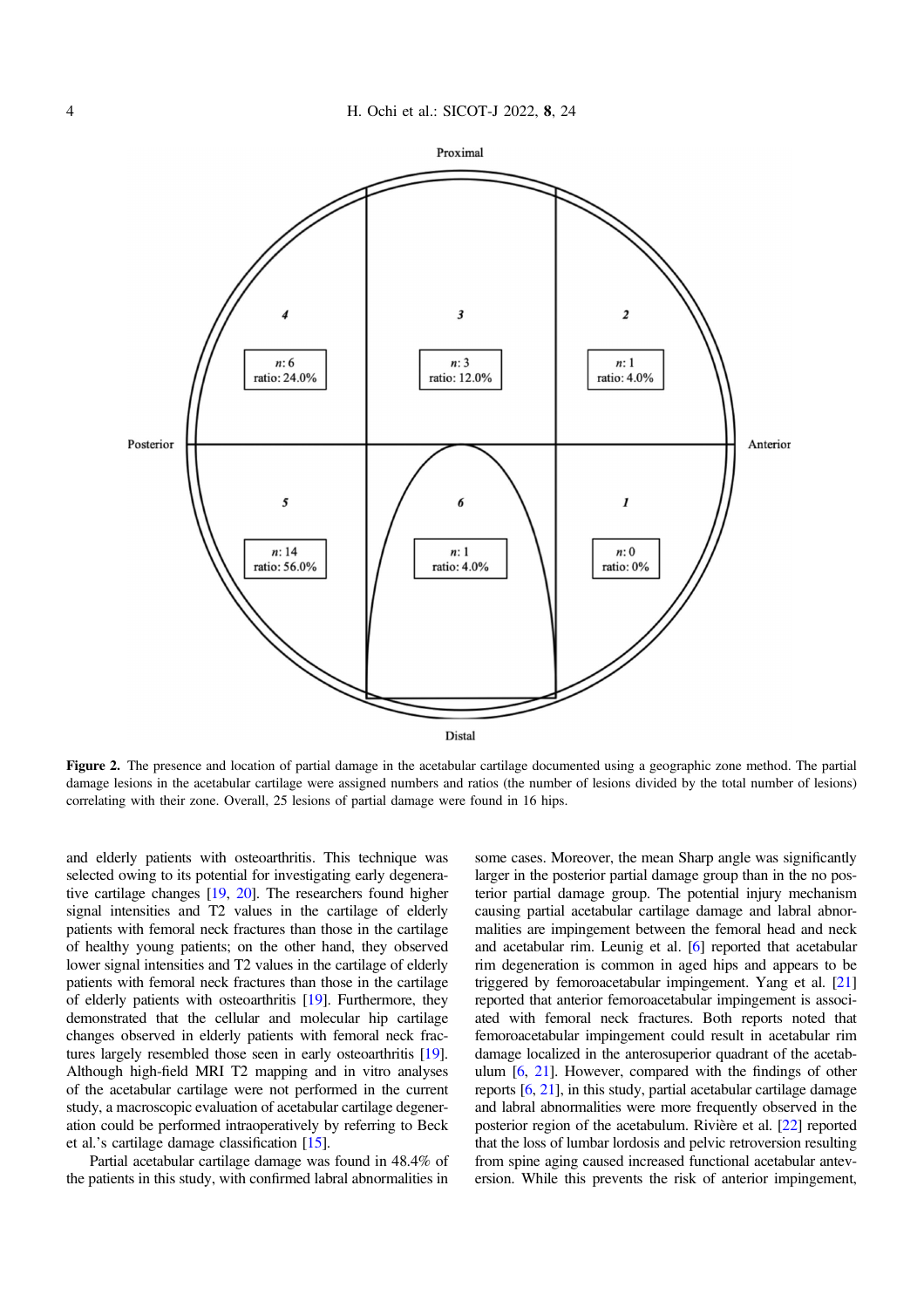|                                           | Posterior partial       | No posterior partial    | $p$ value          |
|-------------------------------------------|-------------------------|-------------------------|--------------------|
|                                           | damage group $(n = 15)$ | damage group $(n = 18)$ |                    |
| Mean age, years $(SD)$                    | 82.6(8.5)               | 81.8 (7.8)              | $0.772^{\rm a}$    |
| Mean body mass index, $\text{kg/m}^2(SD)$ | 20.8(2.9)               | 19.4(3.6)               | $0.288^{a}$        |
| Sex, $n(\%)$                              |                         |                         |                    |
| Male                                      | $2(13.3\%)$             | $4(22.2\%)$             | 0.665 <sup>b</sup> |
| Female                                    | 13 (86.6%)              | 14 (77.7%)              |                    |
| Fracture side, $n$ (%)                    |                         |                         |                    |
| Left                                      | 6 $(40.0\%)$            | $6(33.3\%)$             | 0.731 <sup>b</sup> |
| Right                                     | $9(60.0\%)$             | $12(66.6\%)$            |                    |
| Garden classification, $n$ (%)            |                         |                         |                    |
| Type I                                    | $0(0\%)$                | $0(0\%)$                | 0.431 <sup>b</sup> |
| Type $II$                                 | $1(6.6\%)$              | $2(11.1\%)$             |                    |
| Type III                                  | $3(20.0\%)$             | $7(38.8\%)$             |                    |
| Type IV                                   | 11 $(73.3\%)$           | $9(50.0\%)$             |                    |
| Mean LCE angle, degrees (SD)              | 30.0(4.1)               | 32.3(5.1)               | $0.165^{\rm a}$    |
| Mean Sharp angle, degrees (SD)            | 40.2(3.1)               | 37.6(2.9)               | 0.021 <sup>a</sup> |

<span id="page-4-0"></span>Table 3. Comparison of clinical and radiographic features between the posterior partial damage and no posterior partial damage groups.

<sup>a</sup>Independent-sample *t*-test;

Fisher's exact test.

SD: standard deviation; LCE angle: lateral center-edge angle.



Figure 3. The presence and location of labral lesions documented using a geographic zone method. The labral abnormality lesions were assigned numbers and ratios (the number of lesions divided by the total number of lesions) correlating with their zone. Overall, 16 labral abnormalities were found in 9 hips.

it causes hip-spine syndrome involving posterior impingement [[22](#page-6-0)]. This study reported radiographically-measured larger Sharp angles and smaller LCE angles compared to those reported in previous studies [[6,](#page-5-0) [21\]](#page-6-0), which potentially indicates pelvic retroversion in a high proportion of cases [\[13\]](#page-6-0); this posterior impingement mechanism might have been the underlying cause in a greater percentage of cases in this study than was found in previous studies [[6,](#page-5-0) [21\]](#page-6-0). Furthermore, Henebry and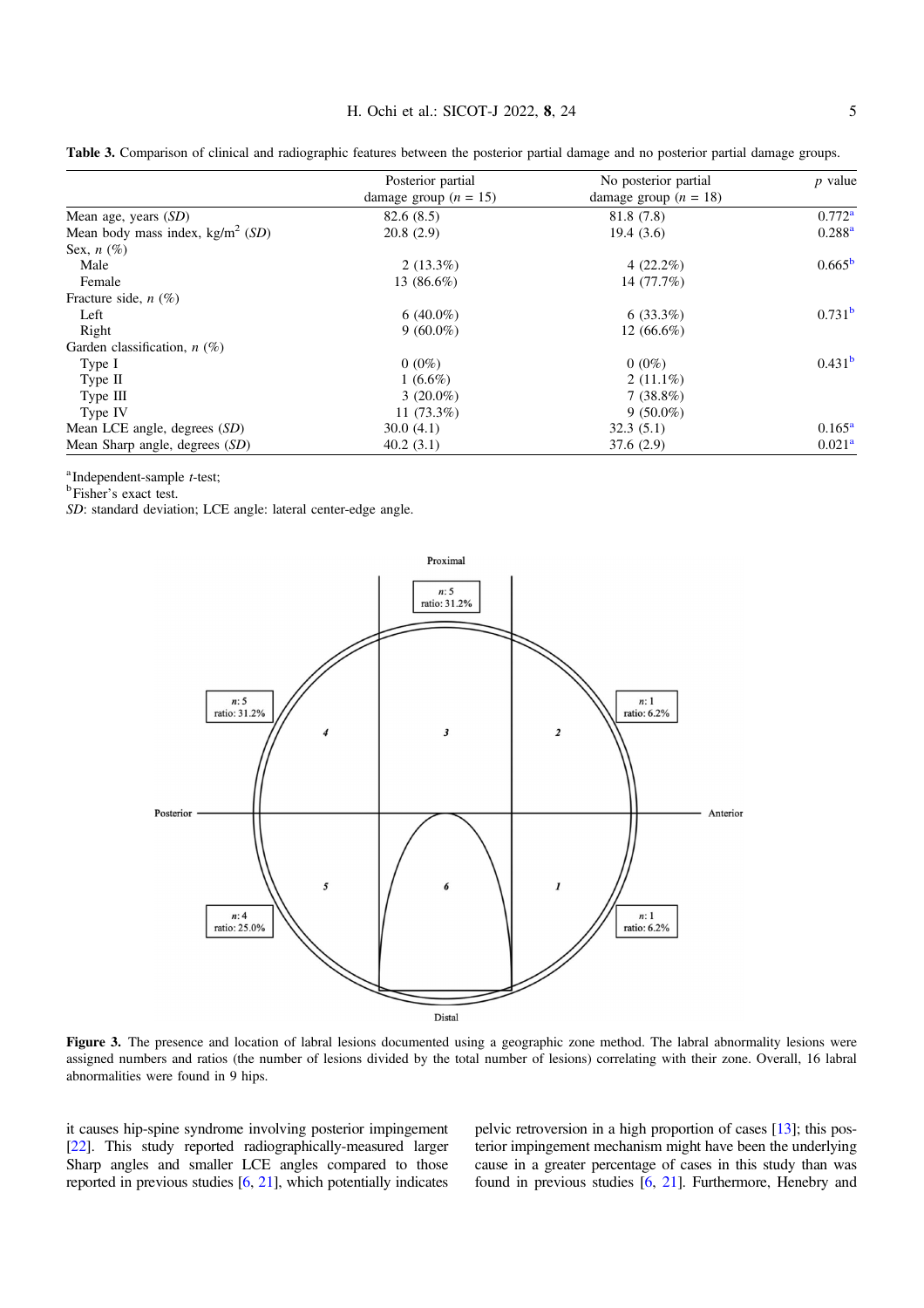<span id="page-5-0"></span>Gaskill [\[13\]](#page-6-0) reported that pelvic retroversion increases radiographic measurements of the Sharp angle, which was less affected by pelvic tilt compared to other radiographic acetabular coverage measurements. On the other hand, since the LCE angle is largely affected by the pelvic tilt [\[13\]](#page-6-0), the large variation in the values obtained in this study may suggest that there was no significant difference in the LCE angle between the posterior partial damage group and the no posterior partial damage group. Therefore, a larger Sharp angle may be considered a useful preoperative index for assessing the presence of partial acetabular cartilage damage in the posterior region of the acetabulum.

We acknowledge several limitations of our study. First, because the direct anterior approach (DAA) and anterolateral approach in the supine position were used more often than other approaches, it was difficult to intraoperatively evaluate the anterior part of the acetabular rim. If this part could have been observed intraoperatively, the number of hips with partial acetabular cartilage damage or labral abnormalities might have increased. Additionally, the ratios of these locations would likely change. Furthermore, when the labrum could not be reliably observed, it was marked as unknown. Despite these limitations, our hypothesis remains valid. Second, THA was performed more frequently than HA based on the surgeons' preoperative decisions. Some previous studies reported that THA was a preferable treatment option to HA in healthy elderly patients with displaced femoral neck fractures owing to better functional outcomes and lower reoperation rates [1, [9](#page-6-0)]. However, dislocation is a major concern after primary THA for intracapsular femoral neck fractures [1, 2], some previous studies reported on the effectiveness of THA via DAA for femoral neck fractures with a low risk of dislocation [\[23,](#page-6-0) [24](#page-6-0)]. These factors influenced the surgeons' preference for THA in the current study. Consequently, there might have been a measurement bias during the acetabular cartilage assessment. However, the intra- and inter-observer reliability test results suggest that the influence of measurement bias was small. Third, hip morphological features, such as the femoral headneck offset, cam deformity, and alpha angle, were not evaluated because macroscopic and radiographic evaluations of hip joint anatomical morphology on the fractured side were difficult, if not impossible, to perform. Investigating the pre-injury hip joint morphological abnormalities would have yielded interesting results. Finally, although determining how acetabular cartilage and labral abnormalities influence postoperative clinical outcomes would have been insightful, postoperative clinical outcomes were not evaluated. Tracking clinical outcomes appears to be more important in HA than in THA; therefore, further investigations are warranted.

## **Conclusion**

In this study, most elderly patients with femoral neck fractures exhibited acetabular cartilage and labral abnormalities, which were already present at the time of surgery. When arthroplasty is chosen as the treatment for femoral neck fractures, surgeons should take these findings into consideration when deciding between HA and THA.

## Conflict of interest

The authors declare that they have no relevant financial or non-financial interests to report.

# Funding

This research did not receive any specific funding.

## Ethical approval

This study received ethical approval from the Medical Research Ethics Committees of Juntendo University Nerima Hospital under protocol number N20-0063 and San-ikukai Hospital under protocol number 174 and was conducted in accordance with the Declaration of Helsinki.

#### Informed consent

We used the opt-out method in obtaining patient consent for study participation.

# Authors' contributions

H. Ochi: Conceptualization, Methodology; H. Ochi: Writing – original draft; H. Ochi, H. Kobayashi, R. Nakajima, Y. Kurita, S. Kato, and K. Sasaki: Visualization, Investigation; T. Baba, M. Nozawa, S. Kim, Y. Sakamoto, Y. Homma, K. Kaneko, and M. Ishijima: Supervision; H. Ochi: Writing – reviewing and editing.

## **References**

- 1. Wang F, Zhang H, Zhang Z, Ma C, Feng X (2015) Comparison of bipolar hemiarthroplasty and total hip arthroplasty for displaced femoral neck fractures in the healthy elderly: A meta-analysis. BMC Musculoskelet Disord 16, 1.
- 2. Van Den Bekerom M, Hilverdink E, Sierevelt I, Reuling E, Schnater J, Bonke H, Goslings JC, van Dijk CN, Raaymakers ELFB (2010) A comparison of hemiarthroplasty with total hip replacement for displaced intracapsular fracture of the femoral neck: A randomised controlled multicentre trial in patients aged 70 years and over. J Bone Joint Surg Br 92, 1422–1428.
- 3. Guyen O (2019) Hemiarthroplasty or total hip arthroplasty in recent femoral neck fractures? Orthop Traumatol Surg Res 105, S95–S101.
- 4. Dretakis EK, Steriopoulos KA, Kontakis GM, Giaourakis G, Economakis G, Dretakis KE (1998) Cervical hip fractures do not occur in arthrotic joints: A clinicoradiographic study of 256 patients. Acta Orthop Scand 69, 384–386.
- 5. Wand JS, Hill ID, Reeve J (1992) Coxarthrosis and femoral neck fracture. Clin Orthop Relat Res 278, 88–94.
- 6. Leunig M, Beck M, Woo A, Dora C, Kerboull M, Ganz R (2003) Acetabular rim degeneration: A constant finding in the aged hip. Clin Orthop Relat Res 413, 201–207.